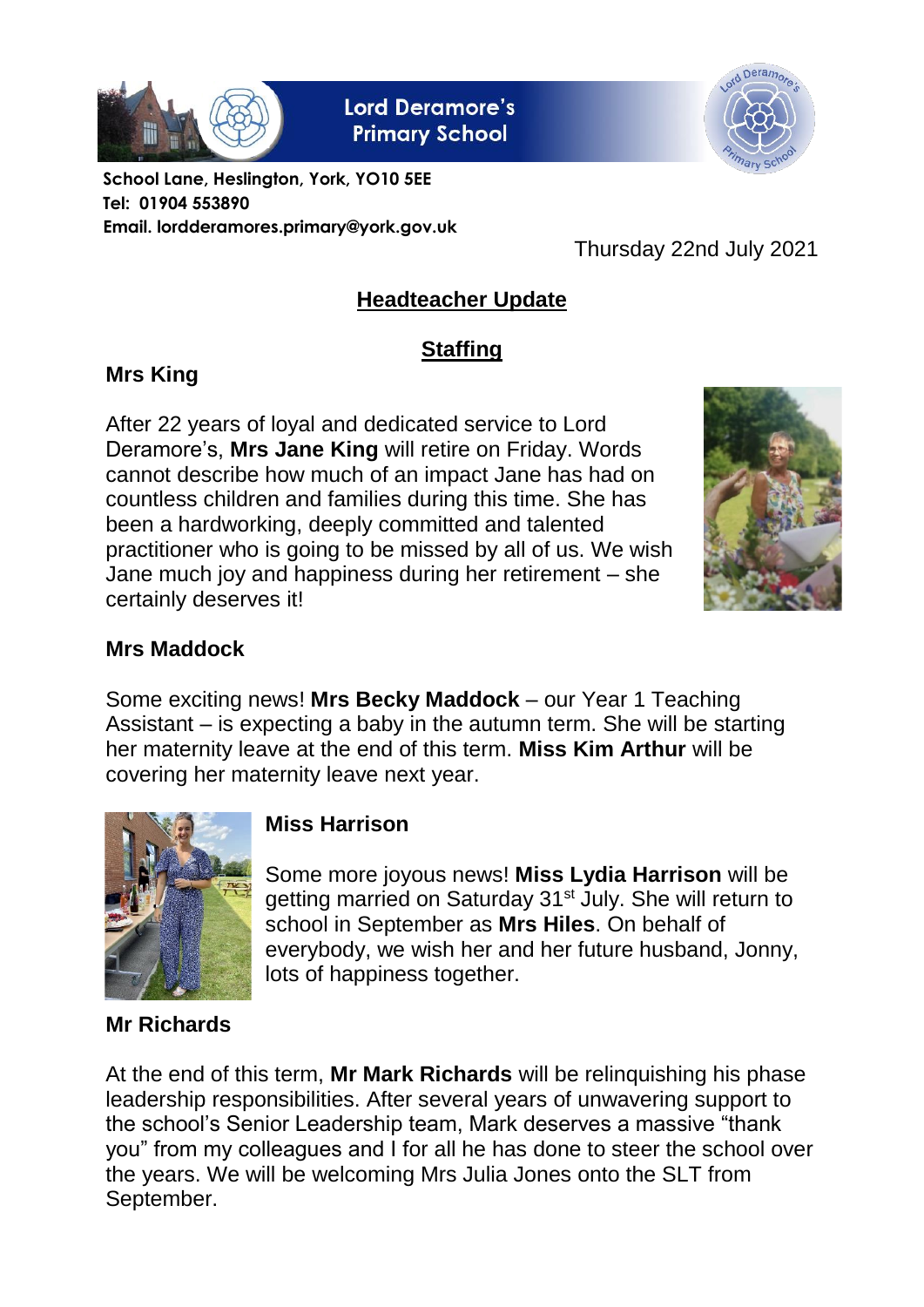#### **Covid – School from September**

Our school risk assessments are being reviewed this week, in line with the government's changes to the national and Department for Education guidance. When we return in September, some control measures will remain but most will disappear. Here is a brief overview:

- We need to keep good hygiene measures in place (handwashing, regular cleaning of surfaces etc.)
- We need to keep extra ventilation in place
- There are no bubbles as such, and we will not automatically close a class in the event of a positive case although we will notify all parents and staff immediately
- The responsibility for identifying close contacts in a school setting will lie with NHS Test & Trace (and not the school, as previously)
- Under-18 'close contacts' will usually be allowed to remain in school but will be advised to book a PCR test
- There will be no requirement for staff to wear face coverings around school or for parents to wear them at drop-off and pick-up
- Lunch and break arrangements will return to normal
- After-school extracurricular clubs will resume

The most important control measure will continue to be:

#### **If somebody develops symptoms of Covid-19, they should remain off school and book a PCR test.**

Whilst some of you may be nervous about the relaxing of measures, we are naturally obliged to follow the Department for Education's direction about school operations and work in line with any national restrictions in place. We will continue to work openly and transparently with all families to keep Lord Deramore's as safe as it can be. A detailed risk assessment will be available to share with you in September.

### **Phase 3 Summer Production**

You will have received a link to our Phase 3 video production today. *"Wow! What a year!"* is a musical comedy all about how Covid-19 has affected our lives. Despite class closures, plenty of absences, 'secure bubbles', and a lack of a real life audience, the children and staff have put together a brilliant production which I am sure you will all enjoy. A special thank you needs to go to Mr Sharpe for the hours spent filming and editing the performance. Please remember though that the link and video must remain private and should not be uploaded onto the Internet or shared with anybody outside of your family.